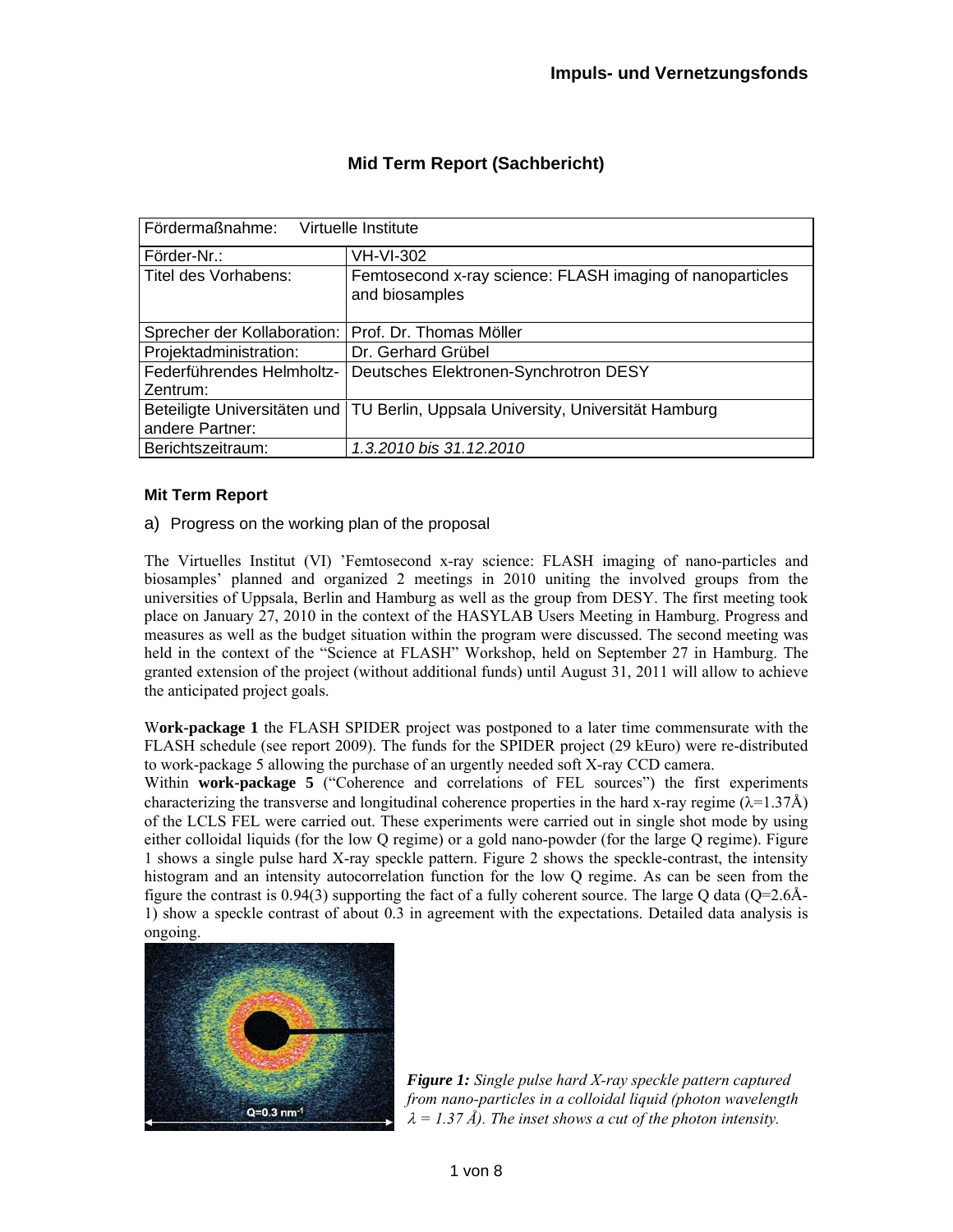



Work on the **workpackages 2 and 4**, coordinated by the TU-Berlin, has continued in 2010. In **workpackage 4** the concept for time resolved measurements was further developed. In parallel analysis of results from LCLS obtained in collaboration with the groups of J. Hajdu (Uppsala) and T. Ditmire (Austin) has started. In these experiments ionisationsynamics in Argon-, Xenon- and Methane-Clusters was studied between 800 eV and 2000 eV. In a second experiment in May 2010 the TU Berlin group collaborated with the CAMP consortium to carry out IR-pump X-ray probe experiments. This experiment was very successful revealing the diffraction images from "exploding" clusters as a function of the delay time.

**Work-package 3** made major progress in 2010:

Two papers published on coherent diffractive imaging in Nature:

*i) Femtosecond X-ray protein nanocrystallograph***y (Chapman et al. 2011).**



*Figure 3: Diffraction from a photosystem I nanocrystal and the 3D structure of this membrane protein from many such diffraction patterns.* 

Many macromolecules yield poorly diffracting crystals, even after extensive efforts. In conventional measurements, the necessary increase in X-ray dose to record data from nanocrystals leads to extensive damage before a diffraction signal can be recorded. We mitigate the problem of radiation damage in such measurements by using pulses briefer than the time-scale of most damage processes and have used this method for the structure determination of target proteins that form nanocrystals. It is particularly challenging to obtain large well-diffracting crystals of membrane proteins, for which less than 300 unique structures have been determined. We developed a method for structure determination where single-crystal X-ray diffraction "snapshots" are collected from a fully hydrated stream of nanocrystals using femtosecond pulses from the LCLS. We tested this concept on Photosystem I, a large membrane protein complex. Over 3 million diffraction patterns were collected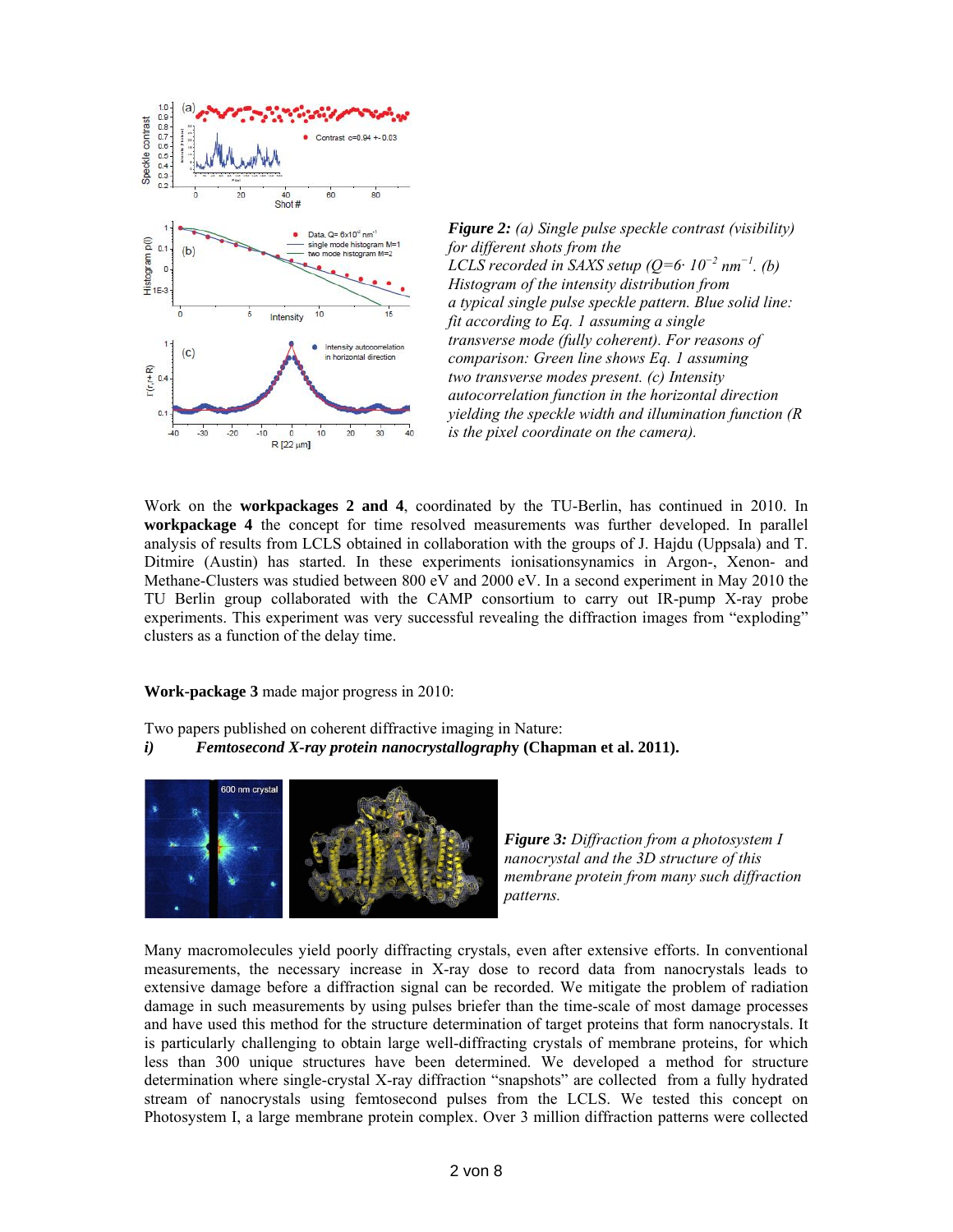in 5 days in this study, and a 3D data set was assembled from a subset of these exposures from which an electron density map could be calculated.

*ii*) Single Mimivirus particles intercepted and imaged with an X-ray laser (Seibert et al. 2011). Mimivirus is the largest known virus and it is visible in an optical microscope. It is too big for a full three-dimensional reconstruction by electron microscopy, and its core is surrounded by fibrils, preventing crystallisation. The size of the viral core is comparable to the size of the smallest living cells. The identification of this organism as a virus is transforming virology.

Purified mimivirus particles were transferred into a volatile buffer. The aerosol (in a wet helium atmosphere) passed through a differentially pumped aerodynamic lens. Particles focused by the lens entered the interaction zone and were intercepted randomly by the LCLS pulses. The diffraction patterns of free-flying virus particles (a, b) were exceptionally clean and background scattering from residual gas did not exceed the detector readout noise. (a,b) Diffraction patterns. (c) EM image. (d) Autocorrelation function for (a). (e) Reconstructions for (a,b). The reconstructions are 2D projections from two different orientations. The results show no measurable sample deterioration during exposure in the virus (Seibert et al. 2011).



*Figure 4 : Single Mimivirus particles intercepted and imaged with an X-ray laser (Seibert et al. 2011).* 

The orientation of the 260 diffraction patterns was recovered from the diffraction data alone using a new expectation maximalisation algorithm in the Hawk software package). The phases of the Fourier density were recovered from these data by iterative phase retrieval algorithms. The reconstruction did not impose any symmetry on the object, yet returned the pseudo-icosahedral shape of the particle while also revealing (for the first time) the asymmetric structure of the interior of a virus. If confirmed, this is a breakthrough result. The picture shows a compartmentalized interior structure that exhibits an unexpected distribution of dense material (presumably the viral DNA genome). The penetration depth of X-rays permits studies on the interiors of large objects. The CXDI methods applied here require no modifications to the sample such as staining, freezing, sectioning, radiolabelling or crystallisation, and can also be used to image cells that are alive at the time of the exposure.



*Figure 5: First 3D reconstruction of an intact biological object (mimivirus) from diffraction data obtained with an X-ray laser (Tomas Ekeberg et al.manuscript in preparation).* 

# *A world-wide data bank for coherent X-ray diffractive imaging.*

We were the first to make publicly available coherent diffraction data collected at FLASH and the LCLS. Databases containing experimental data are crucially important for research and education. The Protein Data Bank is a remarkably successful example of such a database. Our Coherent X-ray Imaging Data Bank (CXIDB, http://www.cxidb.org) is dedicated to the archival and sharing of data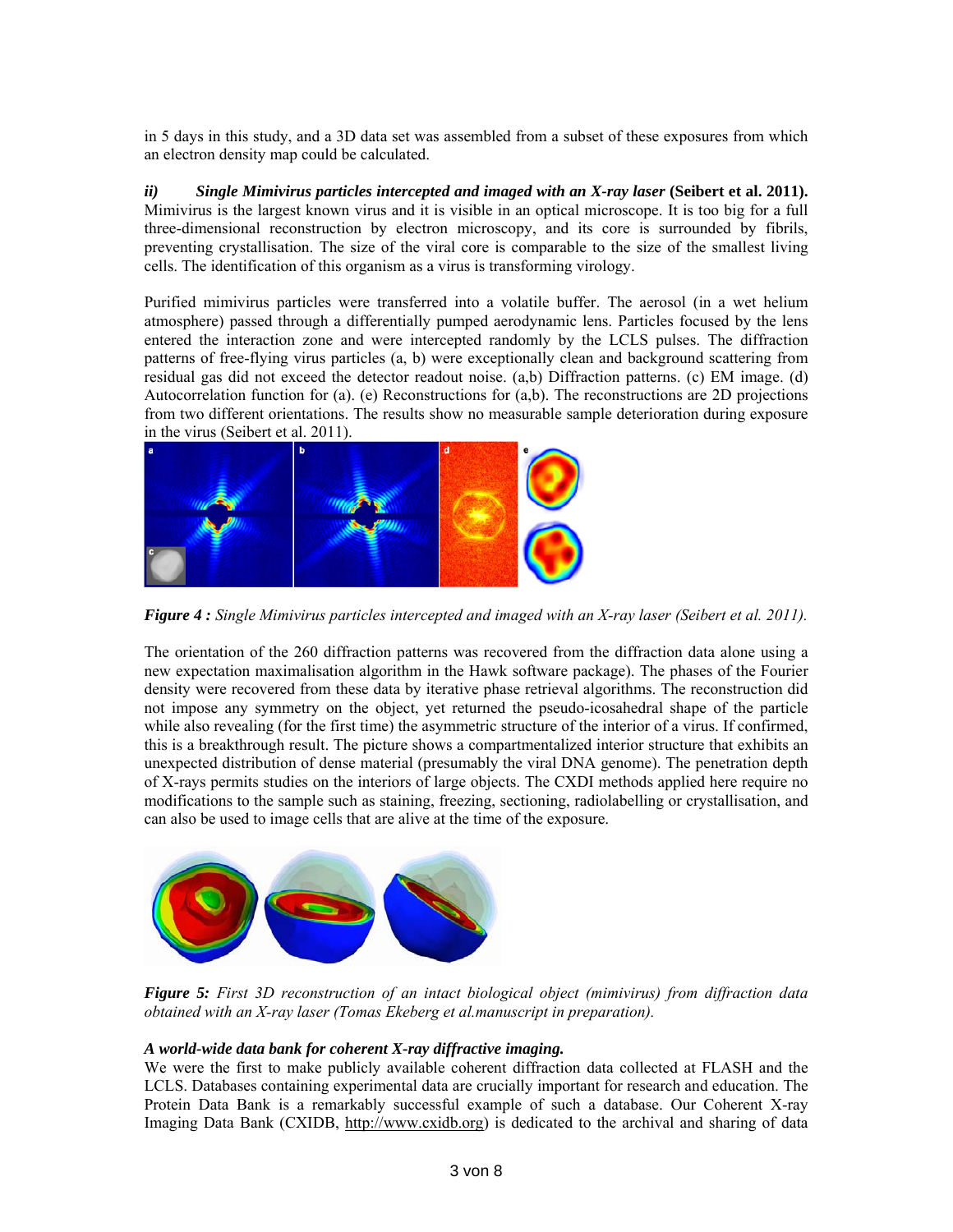from FEL experiments. FEL data are currently available only to an extremely limited number of people. CXIDB aims to let anyone upload experimental data and browse the data deposited by others.

*Publicly available software for analysing, assembling, and phasing continuous diffraction patterns.* A new software package has been developed in Uppsala for processing diffraction data from FEL experiments (*Hawk,* http://xray.bmc.uu.se/hawk). This is the first publicly available suite of programs for reconstructing images from continuous diffraction patterns (Maia et al. 2010). *Hawk* handles all steps of reconstruction from raw diffraction patterns to a reconstructed image, including geometry determination, background correction, masking and phasing. It also includes 3D support and support for GPUs using the CUDA architecture. *Hawk* provides a framework for creating high-performance imaging algorithms. The package is built on cross-platform open-source libraries and works in all major operating systems, so that it is usable by as many people as possible. Our aim is to turn *Hawk* into a software package similar to the CCP4 suite of programs in protein crystallography.

The goal of **work-package 6** is to explore the possibilities to manipulate (by optical means) nanoscale materials under vacuum conditions with the ultimate goal to position samples in the FEL beam. In 2010 the laser set-up for trapping nano-scaled particles was finished and tested. The originally projected integration of the laser system into the vacuum vessel of the Uppsala group has not been possible yet, since it was not installed at the Hamburg FEL facility. The modified geometrical design of the particle injector system built by the Uppsala group has turned out incompatible with the large numerical aperture (0.9) required for producing the tight laser focus. The required modifications of the focussing system have been implemented. In view of the difficulties to synchronize the activities of the Uppsala team and us, we have decided upon setting up a small vacuum system in Hamburg, which should allow us to test laser trapping with dielectric micron sized particles without having to resort to the Uppsala vacuum system.

# b) Achieved milestones

- First single shot coherence characterization of LCLS hard x-ray FEL beam.
- Analysis of LCLS data onpoing.
- Analysis of FLASH and LCLS data
- taken on cluster systems, molecules and protein nano-crystals.
- 2 publications in NATURE with TU berlin participation
- All milestones outlined in the proposal have been reached.
- The optics required for forming a tightly focused optical dipole trap has been modified in order to be compatible with the geometric limitations in the Uppsala vacuum set-up. With inhouse means we have started to set up a small vacuum test chamber. In 2011 we hope to perform first experiments in this chamber.
- c) Adherence to the time and financial plan.
	- Progress according to time- and budget plan.
	- The timeplan and the budget planning could be maintained. The succession of C. Bostedt tool longer than expected. The position was advertised and filled in the meantime. Another delay is caused by a maternity leave of a phD student. This will however not compromise the project since a 6 month extension of the project was granted.
	- WP3 operates within budget and within the expected time plan of the project.
	- The work in WP6 has proceeded in accordance with the financial plan.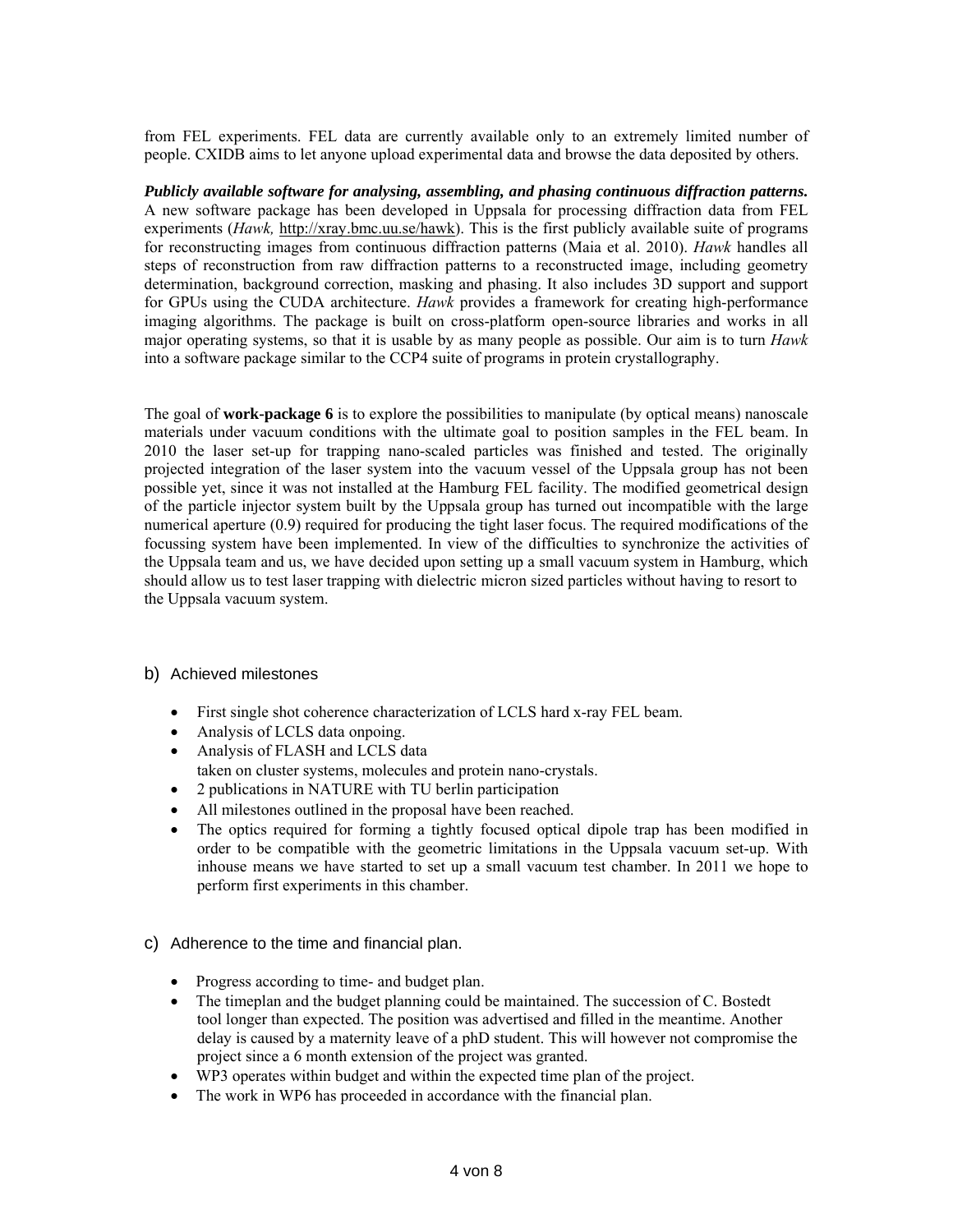d) Publications, Talks

**Toward a single mode Free Electron Laser for coherent hard X-ray experiments**  Sooheyong Lee, Zhirong Huang, Yuantao Ding, Paul Emma, Wojciech Roseker, Gerhard Grübel and Aymeric Robert *Optics Express,* submitted

# **Development of a hard X-ray delay line for XPCS and jitter-free pump-probe experiments at XFEL sources**

Wojciech Roseker, Hermann Franz, Horst Schulte-Schrepping, Anita Ehnes, Olaf Leupold, Federico Zontone, Sooheyong Lee, Aymeric Robert and Gerhard Grübel *J. Synchr. Rad.* 18, 481 (2011)

#### **Coherent Imaging at FLASH**

Chapman, H. N., Bajt, S., Barty, A., Benner, W. H., Bogan, M., Boutet, S., Cavalleri, A., Duesterer, S., Frank, M., Hajdu, J., Hau-Riege, S. P., Iwan, B., Marchesini, S., Sakdinawat, A., Sokolowski-Tinten, K., Seibert, M. M., Timneanu, N., Truesch, R. and Woods, B. W. (2009). *Journal of Physics: Conf. Ser.* 186:012051

#### **A sacrificial tamper slows down sample explosion in flash diffraction experiments**

Hau-Riege, S. P., Boutet, S., Barty, A., Bajt, S., Bogan, M., Andreasson, J., Iwan, B., Seibert, M. M., Hajdu, J., Sakdinawat, A., Schulz, J., Treusch, R., Chapman, H. N., *Phys. Rev. Lett.* **104**, 064801 (2010).

#### **Aerosol Imaging with a Soft X-Ray Free Electron Laser**

Bogan, M.J., Boutet, S., Chapman, H.N., Marchesini, S., Barty, A., Benner, W.H., Rohner, U., Frank, M., Hau-Riege, S.P., Bajt, S., Woods, B., Seibert, M.M., Iwan, B., Timneanu, N., Hajdu, J., Schulz, J.,. *Aerosol Sci. Tech.* **44**, pp. I-VI (2010).

#### **Fourier intensities from randomly oriented single-shot diffraction patterns**

N. D. Loh, M. Bogan, V. Elser, A. Barty, S. Boutet, S. Bajt, J. Hajdu, T. Ekeberg, F. R. N. C. Maia, J. Schulz, M. M. Seibert, B. Iwan, N. Timneanu, S. Marchesini, I. Schlichting, R. L. Shoeman, L. Lomb, M. Frank, M. Liang, H. N. Chapman,,*Phys. Rev. Lett.* **104,** Article Number: 225501 **(**2010).

# **Photogenerated Solid-Density Aluminum Plasma**

Vinko, S. M., Zastrau, U., Mazevet, S., Andreasson, J., Bajt, S., Burian, T., Chalupsky, J., Chapman, H. N., Cihelka, J., Doria, D., Doeppner, T., Duesterer, S., Dzelzainis, T., Faeustlin, R. R., Fortmann, C., Foerster, E., Galtier, E., Glenzer, S. H., Goede, S., Gregori, G., Hajdu, J., Hajkova, V., Heimann, P. A., Irsig, R., Juha, L., Jurek, M., Krzywinski, J., Laarmann, T., Lee, H. J., Lee, R. W., Li, B., Meiwes-Broer, K. -H., Mithen, J. P., Nagler, B., Nelson, A. J., Przystawik, A., Redmer, R., Riley, D., Rosmej, F., Sobierajski, R., Tavella, F., Thiele, R., Tiggesbaeumker, J., Toleikis, S., Tschentscher, T., Vysin, L., Whitcher, T. J., White, S., Wark, J. S., Electronic Structure of an XUV. *Phys. Rev. Lett.* **104**, 225001 (2010).

#### **Single-shot femtosecond x-ray diffraction from randomly oriented ellipsoidal**

**nanoparticles** Bogan MJ, Boutet S, Barty A, Benner WH, Frank M, Lomb L, Shoeman R, Starodub D, Seibert MM, Hau-Riege SP, Woods B, Decorwin-Martin P, Bajt S, Schulz J, Rohner U, Iwan B, Timneanu N, Marchesini S, Schlichting I, Hajdu J, Chapman HN, *Phys. Rev. Special Topics, Accelerators and Beams* **13**, 094701 (2010).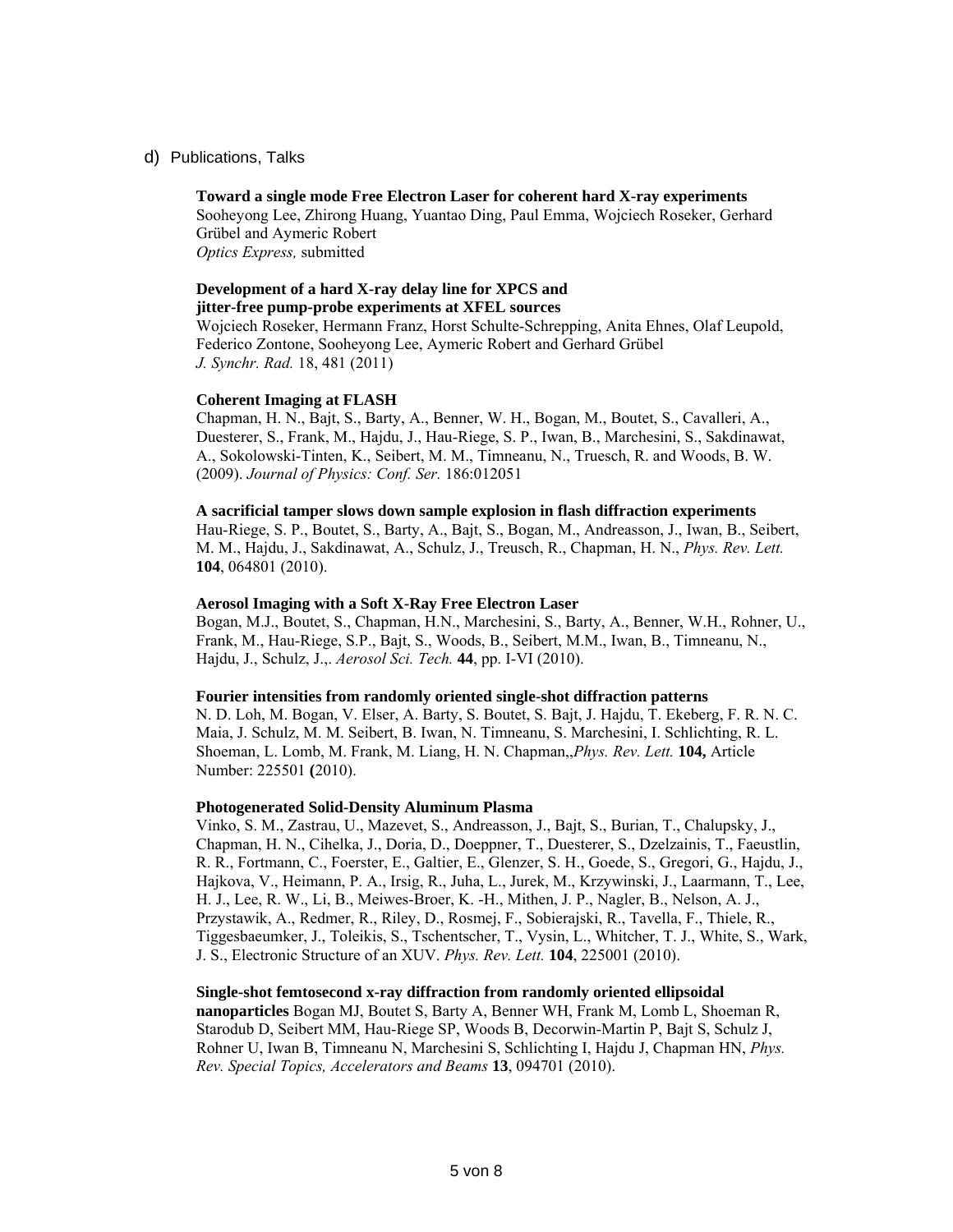### **Auger electron angular distribution of double core hole states in the molecular reference frame**

J. P. Cryan, J. M. Glownia, J. Andreasson, A. Belkacem, N. Berrah, C. I. Blaga, C. Bostedt, J. Bozek, C. Buth, L. F. DiMauro, L. Fang, O. Gessner, M. Guehr, J. Hajdu, M. P. Hertlein, M. Hoener, O. Kornilov, J. P. Marangos, A. M. March, B. K. McFarland, H. Merdji, V. Petrovic, C. Raman, D. Ray, D. Reis, F. Tarantelli, M. Trigo, J. White, W. White, L. Young, P. H. Bucksbaum, and R. N. Coffee,. *Phys. Rev. Letts.* **105**, Article Number: 083004 (**2010**).

#### **Femtosecond diffractive imaging of biological cells**

Seibert, M.M., Boutet, S., Svenda, M., Ekeberg, T., Maia, F.R.N.C., Bogan M.J., Timneanu, N., Barty, A., Hau-Riege, S., Caleman, C., Frank, M., Benner, H., Lee, J.Y., Marchesini, S., Shaevitz, J.W., Fletcher, D.A., Bajt, S., Andersson, I., Chapman, H.N., Hajdu, J.,. *J. Phys. B - Atomic Molecular and Optical Physics* **43**, Article Number: 194015 (2010).

#### **Time-resolved pump-probe experiments at the LCLS**

James M. Glownia, J. Cryan, J. Andreasson, A. Belkacem, N. Berrah, C. I. Blaga, C. Bostedt, J. Bozek, L. F. DiMauro, L. Fang, J. Frisch, O. Gessner, M. Gühr , J. Hajdu, M. P. Hertlein, M. Hoener, G. Huang, O. Kornilov, J. P. Marangos, A. M. March, B. K. McFarland, H. Merdji, V. S. Petrovic, C. Raman, D. Ray, D. A. Reis, M. Trigo, J. L. White, W. White, R. Wilcox, L. Young, R. N. Coffee, and P. H. Bucksbaum,.*Opt. Express* **18**, 17620-17630 (2010).

**Hawk: the image reconstruction package for coherent X-ray diffractive imaging**  Maia, F.R.N.C., Ekeberg, T., van der Spoel, D., Hajdu, J. *J. Appl. Cryst*. **43**, 1535-1539 (2010).

**On the Feasibility of Nanocrystal Imaging Using Intense and Ultrashort X-ray Pulses** 

C. Caleman, G. Huldt, F. R. N. C. Maia, C. Ortiz, F. G. Parak, J. Hajdu, D. van der Spoel, H. N. Chapman, N. Timneanu: *ACS Nano* **5**, 139-146 (2011).

#### **Saturated ablation in metal hydrides and acceleration of protons and deuterons to keV energies with a soft-x-ray laser**

Andreasson, J., Iwan, B., Andrejczuk, A., Abreu, E., Bergh, M., Caleman, C., Nelson, A. J., Bajt, S., Chalupsky, J., Chapman, H. N., Faustlin, R. R., Hajkova, V., Heimann, P. A., Hjorvarsson, B., Juha, L., Klinger, D., Krzywinski, J., Nagler, B., Palsson, G. K., Singer, W., Seibert, M. M., Sobierajski, R., Toleikis, S., Tschentscher, T., Vinko, S. M., Lee, R. W., Hajdu, J., and Tımneanu, N.,*Physical Review E* **83***,* 016403 (2011).

#### **Femtosecond X-ray protein nanocrystallography**

Chapman, H.N., Fromme, P., Barty, A., White, T., Kirian, R.A., Aquila, A., Hunter, S.M., Schulz, J., DePonte, D.P. Weierstall, U., Doak, R.B., Maia, F.R.N.C., Martin, A., Schlichting, I., Lomb, L., Coppola, N., Shoeman, R.L., Epp, S., Hartmann, R., Rolles, D., Rudenko, A., Foucar, L., Kimmel, N., Weidenspointner, G., Holl, P., Liang, M., Barthelmess, M., Caleman, C., Boutet, S., Bogan, M.J., Krzywinski, J., Bostedt, C., Bajt, S., Gumprecht, L., Rudek, B., Erk, B., Schmidt, C., Hömke, A., Reich, C., Pietschner, D., Strüder, L., Hauser, G., Gorke, H., Ullrich, J., Herrmann, S., Schaller, G., Schopper, F., Soltau, H., Kühnel, K.U., Messerschmidt, D., Bozek, J.D., Hau-Riege, S.P., Frank, M., Hampton, C.Y., Sierra, R., Starodub, D., Williams, G.J., Hajdu, J., Timneanu, N., Seibert, M.M., Andreasson, J., Rocker, A., Jönsson, O., Stern, S., Nass, K., Andritschke, C.D., Schröter, C.D., Krasniqi, F., Bott, M., Schmidt, K.E., Wang, X., Grotjohann, I., Holton, J., Marchesini, S., Schorb, S. Rupp, D., Adolph, M., Gorkhover, T., Svenda, M., Hirsemann, H., Potdevin, G., Graafsma, H., Nilsson, B., Spence, J. C. H., *Nature* **470**, 73-77 (2011).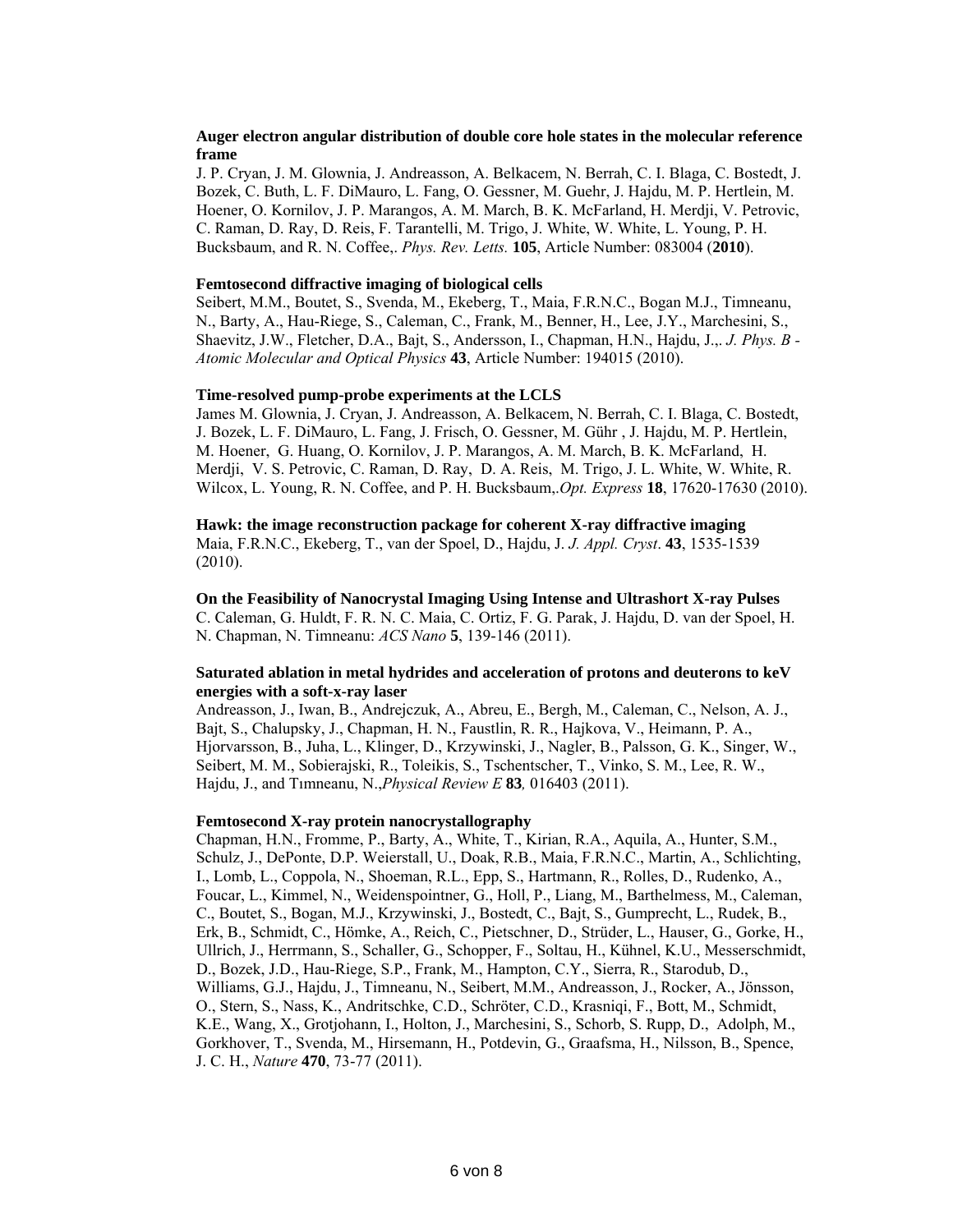#### **Single Mimivirus particles intercepted and imaged with an X-ray laser**

Seibert, M.M., Ekeberg, T., Maia, F.R.N.C., Svenda, M., Andreasson, J., Jönsson, O., Odić, D., Iwan, B., Rocker, A., Westphal, D., Hantke, M., DePonte, D.P., Barty, A., Schulz, J., Gumprecht, L., Coppola, N., Aquila, A., Liang, M., White, T.A. Martin, A., Caleman C., Stern<sup>,</sup> S., Abergel, C.C., Seltzer, V., Claverie, J-M., Bostedt, John D. C., Bozek, J.D., Boutet, S., Miahnahri, A.A., Messerschmidt, M., Krzywinski, J., Williams, G., Hodgson, K.O., Bogan, M.J., Hampton, C.Y., Sierra, R., Starodub, D., Andersson, I., Bajt, S., Barthelmess, M., Spence, J.C.H., Fromme, P., Weierstall, U., Kirian, R., Hunter, M., Doak, R.B., Marchesini, S., Hau-Riege, S.P., Frank, M., Shoeman, R.L., Lomb, L., Epp<sup>,</sup> S.W., Hartmann<sup>,</sup> R., Rolles<sup>,</sup> D., Rudenko' A., Schmidt' C. Foucar' L., Kimmel' N., Holl' P., Rudek' B., Erk' B., Hömke' A., Reich C., Pietschner D., Weidenspointner G., Strüder L., Hauser G., Gorke, H., Ullrich J., Schlichting<sup>,</sup> I., Herrmann<sup>,</sup> S., Schaller G. Schopper F., Soltau<sup>,</sup> H. Kühnel, K.U. Andritschke R., Schröter, C.D., Krasniqi<sup>,</sup> F., Bott, M., Schorb, S., Rupp, D., Adolph, M., Gorkhover, T., Hirsemann, H., Potdevin, H., Graafsma, H., Nilsson, B., Chapman, H.N, Hajdu, J., *Nature* **470**, 78–81 (2011).

### **Multipurpose Modular Experimental Station for the DiProI Beamline of Fermi@Elettra Free Electron Laser**

Emanuele Pedersoli, Flavio Capotondi, Daniele Cocco, Marco Zangrando, Burkhard Kaulich, Ralf H. Menk, Andrea Locatelli, Tevfik O. Mentes, Carlo Spezzani, Gilio Sandrin, Daniel M. Bacescu, Maya Kiskinova, Saša Bajt, Anton Barty, Joachim Schulz, Lars Gumprecht, Miriam Barthelmess, Henry N. Chapman, Arthur J. Nelson, Matthias Frank, Michael J. Pivovaroff, Bruce W. Woods, Michael J. Bogan, Janos Hajdu, *Review of Scientific Instruments,* Accepted*.*

# **Energetics, ionization and expansion dynamics of atomic clusters irradiated with short intense vacuum-ultraviolet pulses**

B. Ziaja, H. Wabnitz, F. Wang, E. Weckert, T. Möller *Phys. Rev. Lett.* 102, 205002 (2009)

### **Shell explosion and core expansion of xenon clusters irradiated with intense femtosecond soft x-ray pulses**

H. Thomas, C. Bostedt,. M. Hoener, E. Eremina, T. Fennel, K.H. Meiwes-Broer, M. Kuhlmann, E. Plönjes, R. Treusch, A.R.B. de Castro, and T. Möller *J. Phys. B.* 42, 134018 (2009)

# **Experiments with fast spectroscopic pnCCDs at BESSY and FLASH VUV-FEL**

C. Reich, R. Hartmann, H. Soltau, L. Strüder, N. Meidinger, U.Pietsch, W.Leitenberger, C. Bostedt, T. Möller

*IEEE Nuclear Science Symposium* Vol 1-9, 1860 (2009)

**Large-format, high-speed, X-ray pnCCDs combined with electron and ion imaging spectrometers in a multipurpose chamber for experiments at 4th generation light** sources L. Strüder, S. Epp, D. Rolles, R. Hartmann , P. Holl , G. Lutz , H. Soltau, R. Eckart , C. Reich , K. Heinzinger , C. Thamm , A. Rudenko, F. Krasniqi, K.U Kühnel, C.Bauer , C.D. Schröter, R. Moshammer, S. Techert , D. Miessner , M. Porro, O. Hälker, N. Meidinger, N. Kimmel, R. Andritschke, F. Schopper, G. Weidenspointner, A. Ziegler D. Pietschner , S.Herrmann, U. Pietsch, A. Walenta, W. Leitenberger, C.Bostedt, T.Möller, D. Rupp , M.Adolph, H. Graafsma , H. Hirsemann, K. Gärtner, R. Richter , L. Foucar, R. L. Shoeman, I. Schlichting J. Ullrich